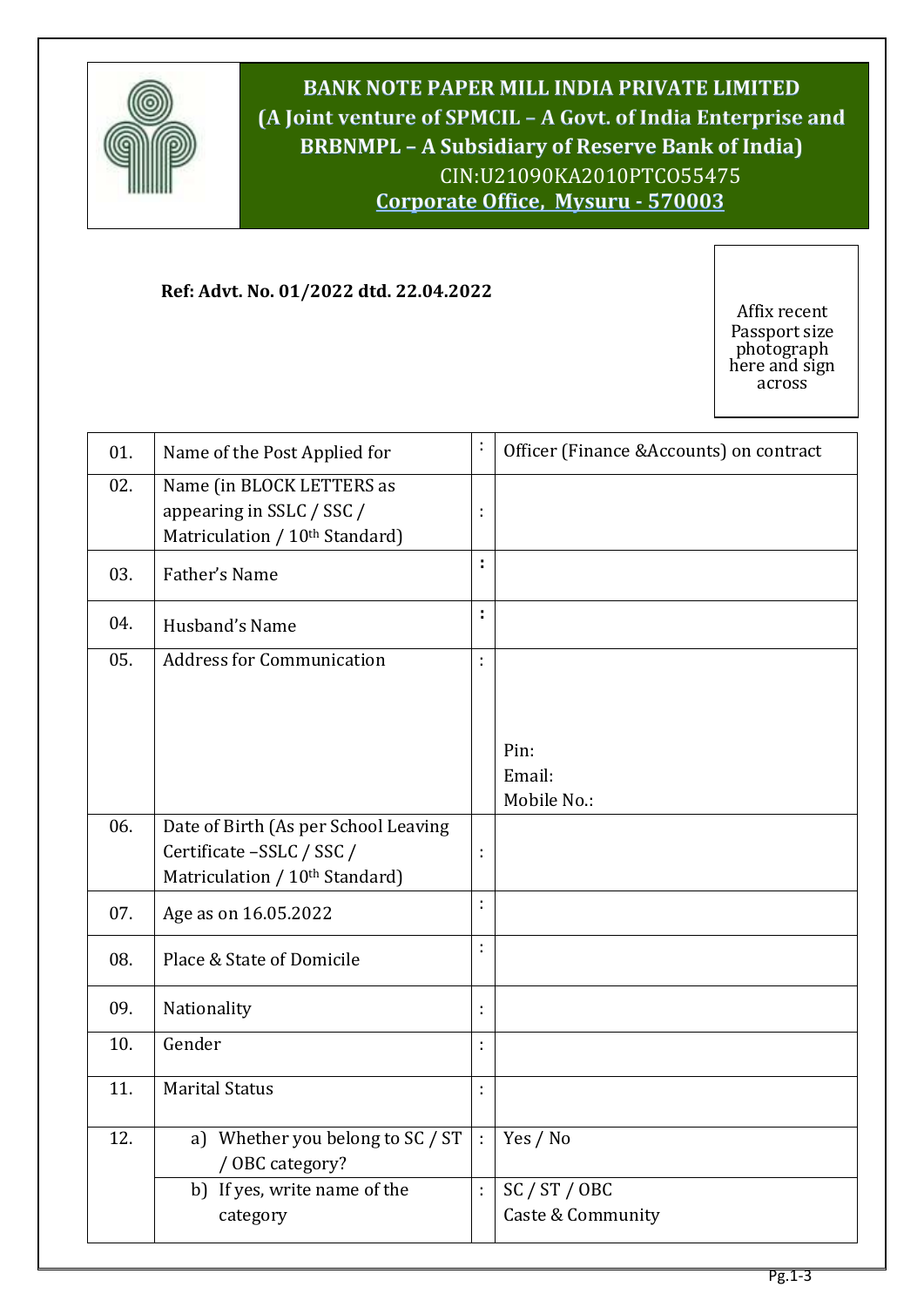## **13. Educational Qualifications (as on 16.05.2022)** Name of the University/Board Examination passed with Division / Class / Grade Main Subjects/ Specialisation Year of Passing Percentage of marks in aggregate of all semesters to be shown (up to 2 decimals)**@**

*Note: Please attach separate sheet, if required.*

**@**\*\*\*Total marks scored in aggregate of all semesters divided by \*\*\*\*Full marks in aggregate of all semesters (\*\*\*/\*\*\*\*x100=% of marks)

## **14. Please mention Additional Professional Qualification(s)/Training(s) Attended/Special Achievement(s) in work/profession/ field /Tests if any, (Enclose a documentary evidence)**

| Sl. No | Particulars<br>Duration/Time period |  | Remarks |  |
|--------|-------------------------------------|--|---------|--|
|        |                                     |  |         |  |
|        |                                     |  |         |  |
|        |                                     |  |         |  |
|        |                                     |  |         |  |
|        |                                     |  |         |  |
|        |                                     |  |         |  |
|        |                                     |  |         |  |
|        |                                     |  |         |  |

*Note: Please attach separate sheet, if required.*

## **15. Work Experience (gained as on 16.05.2022)**

| Name of the Office /<br>Organization and | <b>Position Held</b>  | Nature of Job /<br>Work | Period of                       | Nature of Industry<br>& Annual Turnover |
|------------------------------------------|-----------------------|-------------------------|---------------------------------|-----------------------------------------|
| category of Industry                     | with Pay<br>scale and |                         | Employment<br><b>From</b><br>To | (in Rupees Crores)                      |
|                                          | present Basic         |                         |                                 |                                         |
|                                          | Pay and               |                         |                                 |                                         |
|                                          | Grade                 |                         |                                 |                                         |
|                                          | Pay/Pay<br>Level/CTC  |                         |                                 |                                         |
|                                          |                       |                         |                                 |                                         |
|                                          |                       |                         |                                 |                                         |
|                                          |                       |                         |                                 |                                         |
|                                          |                       |                         |                                 |                                         |
|                                          |                       |                         |                                 |                                         |
|                                          |                       |                         |                                 |                                         |
|                                          |                       |                         |                                 |                                         |
|                                          |                       |                         |                                 |                                         |

*Note: Please attach separate sheet, if required.*